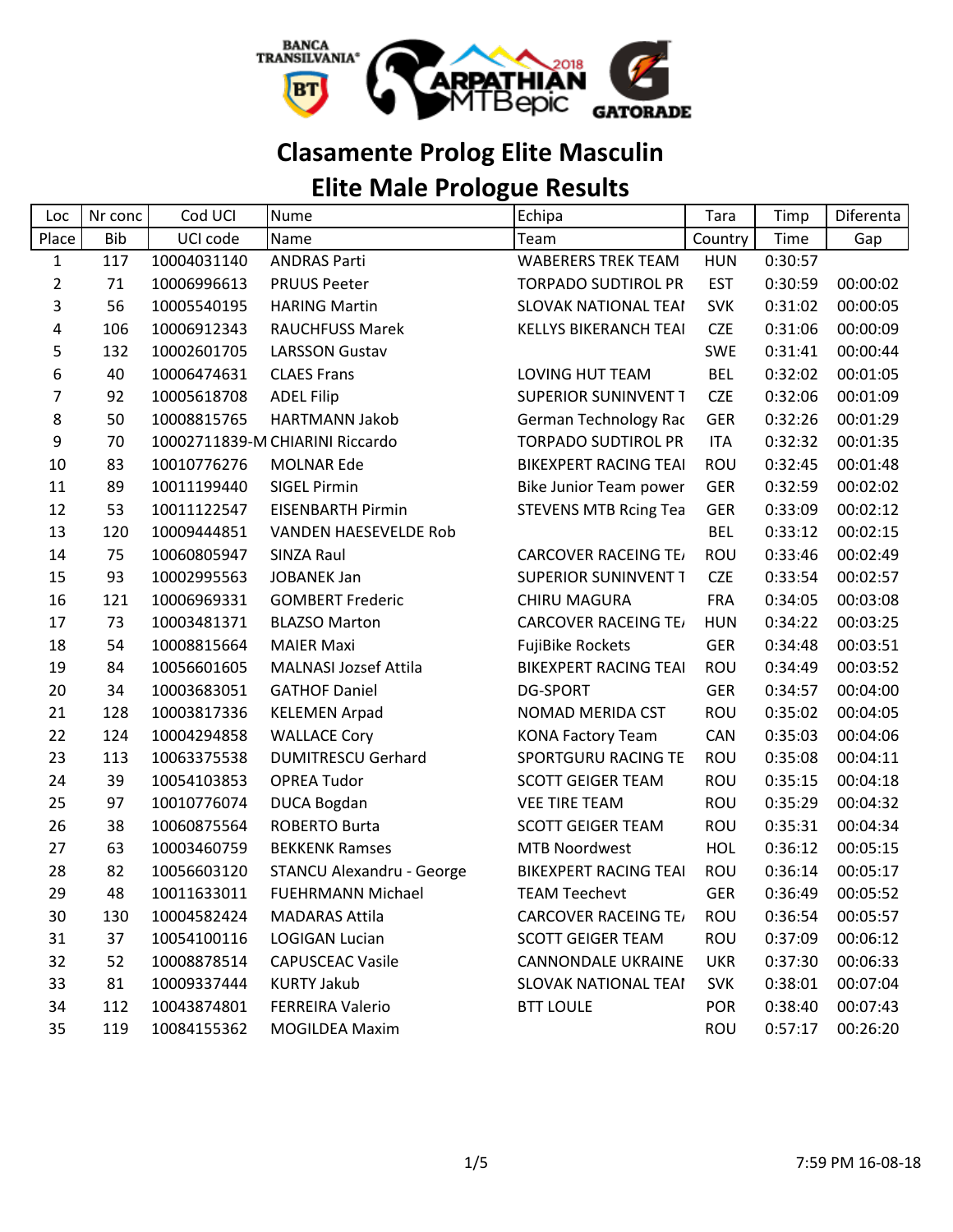

### **Clasamente Prolog Masculin 19-39 ani**

# **Male 19-39 Prologue Results**

| Loc            | Nr conc        | Cod UCI     | Nume                            | Echipa                       | Tara       | Timp    | Diferenta |
|----------------|----------------|-------------|---------------------------------|------------------------------|------------|---------|-----------|
| Place          | <b>Bib</b>     | UCI code    | Name                            | Team                         | Country    | Time    | Gap       |
| $\mathbf{1}$   | 55             | ROU19901407 | <b>DOBAI Robert</b>             | NOMAD MERIDA CST             | <b>ROU</b> | 0:35:54 |           |
| $\overline{2}$ | 133            |             | <b>ROSIORU Daniel Marius</b>    | PLAYBIKE XC RIDERS           | ROU        | 0:37:53 | 00:01:59  |
| 3              | 78             |             | MITITELU Andrei Nicolae         | <b>CARCOVER RACEING TE/</b>  | ROU        | 0:39:05 | 00:03:11  |
| 4              | 76             |             | <b>MURA Istvan</b>              | <b>CARCOVER RACEING TE/</b>  | ROU        | 0:41:00 | 00:05:06  |
| 5              | 98             |             | <b>LEHACI Daniel</b>            | MCV CLUB VEJLE DENM.         | ROU        | 0:41:11 | 00:05:17  |
| 6              | 86             |             | <b>GREC Georgian</b>            |                              | ROU        | 0:41:24 | 00:05:30  |
| 7              | 10             |             | CIOBANIUC Ciprian               |                              | <b>ESP</b> | 0:41:27 | 00:05:33  |
| 8              | 123            |             | <b>VLAD COSTINEL Urzica</b>     |                              | ROU        | 0:41:53 | 00:05:59  |
| 9              | 77             |             | <b>KECSKES David</b>            | <b>CARCOVER RACEING TE/</b>  | <b>ROU</b> | 0:42:09 | 00:06:15  |
| 10             | 87             |             | PARASCHIVU Sergiu               | <b>CARCOVER RACEING TE/</b>  | ROU        | 0:42:20 | 00:06:26  |
| 11             | 99             |             | <b>KOLOMEETS Anatoly</b>        |                              | <b>RUS</b> | 0:42:47 | 00:06:53  |
| 12             | 15             |             | <b>CIUMER Maxim</b>             | MTB.MD                       | ROU        | 0:42:47 | 00:06:53  |
| 13             | 127            |             | <b>DIACONESCU Radu</b>          |                              | <b>ROU</b> | 0:42:54 | 00:07:00  |
| 14             | 12             |             | <b>SIMION Sabin</b>             | <b>HPM IASI</b>              | ROU        | 0:43:03 | 00:07:09  |
| 15             | 17             |             | PAL Bogdan Sebastian            | MTB RACING EAGLE             | ROU        | 0:43:37 | 00:07:43  |
| 16             | 66             |             | CATOIU Andrei                   | <b>XC RIDERS</b>             | ROU        | 0:43:54 | 00:08:00  |
| 17             | 58             |             | JIPA Razvan - Andrei            | <b>EVERGREEN BIKING TEA</b>  | ROU        | 0:44:03 | 00:08:09  |
| 18             | 100            |             | <b>RYABININ Petr</b>            |                              | <b>RUS</b> | 0:44:03 | 00:08:09  |
| 19             | 19             |             | SOBENNICOV Andrei               | MTB.MD                       | ROU        | 0:44:29 | 00:08:35  |
| 20             | 22             |             | <b>MUNTEAN Paul</b>             | <b>ACS VELOCITAS</b>         | ROU        | 0:44:33 | 00:08:39  |
| 21             | 88             |             | <b>SASU Robert</b>              | <b>SCOTT GEIGER TEAM</b>     | ROU        | 0:45:19 | 00:09:25  |
| 22             | 104            |             | DOBSOVIC Vojtech                | <b>KELLYS BIKERANCH TEAI</b> | <b>CZE</b> | 0:45:30 | 00:09:36  |
| 23             | 94             |             | <b>NEAGA Lucian</b>             | <b>VELOX CYCLING TEAM</b>    | ROU        | 0:46:45 | 00:10:51  |
| 24             | 118            |             | <b>VALENTIN lancu</b>           | <b>BIKEXPERT RACING TEAI</b> | ROU        | 0:49:00 | 00:13:06  |
| 25             | 60             |             | <b>SANDU Marc</b>               |                              | ROU        | 0:49:02 | 00:13:08  |
| 26             | 11             |             | <b>CATALIN Maxim</b>            | <b>EVERGREEN BIKING TEA</b>  | <b>ROU</b> | 0:49:44 | 00:13:50  |
| 27             | 28             |             | <b>NAGY Tiberiu</b>             | <b>VELOCITAS</b>             | ROU        | 0:49:54 | 00:14:00  |
| 28             | 5              |             | <b>DRAGAN Oliver</b>            | <b>EXPLORER BIKE TEAM</b>    | ROU        | 0:50:07 | 00:14:13  |
| 29             | $\overline{7}$ |             | <b>ALEXANDRU Stefan Nicolae</b> | MTB RACING EAGLE             | <b>ROU</b> | 0:50:29 | 00:14:35  |
| 30             | $\overline{2}$ |             | LAZAR Mihai                     |                              | ROU        | 0:50:57 | 00:15:03  |
| 31             | 65             |             | <b>IORDAN Constantin</b>        |                              | ROU        | 0:52:26 | 00:16:32  |
| 32             | 116            |             | <b>GOLDRING Jeno</b>            | MESTERBIKE575 TEAM           | <b>HUN</b> | 0:53:26 | 00:17:32  |
| 33             | 90             |             | <b>SANDU Mugurel</b>            | <b>SCOTT GEIGER TEAM</b>     | ROU        | 0:53:34 | 00:17:40  |
| 34             | 64             |             | <b>CAMPIAN Horatiu - Alin</b>   | FREERIDER.RO                 | ROU        | 0:53:36 | 00:17:42  |
| 35             | 20             |             | <b>GERGELY Juhasz</b>           | EJETEJO VSE                  | <b>HUN</b> | 0:54:35 | 00:18:41  |
| 36             | 6              |             | ROBU Andrei                     |                              | ROU        | 0:56:18 | 00:20:24  |
| 37             | 49             |             | <b>TEBEICA Tiberiu</b>          | <b>BIKEXPERT RACING TEAI</b> | ROU        | 0:56:21 | 00:20:27  |
| 38             | 9              |             | PARCATA Daniel - Bogdan         |                              | ROU        | 0:57:01 | 00:21:07  |
| 39             | 95             |             | <b>OLARU Mircea</b>             |                              | ROU        | 0:58:32 | 00:22:38  |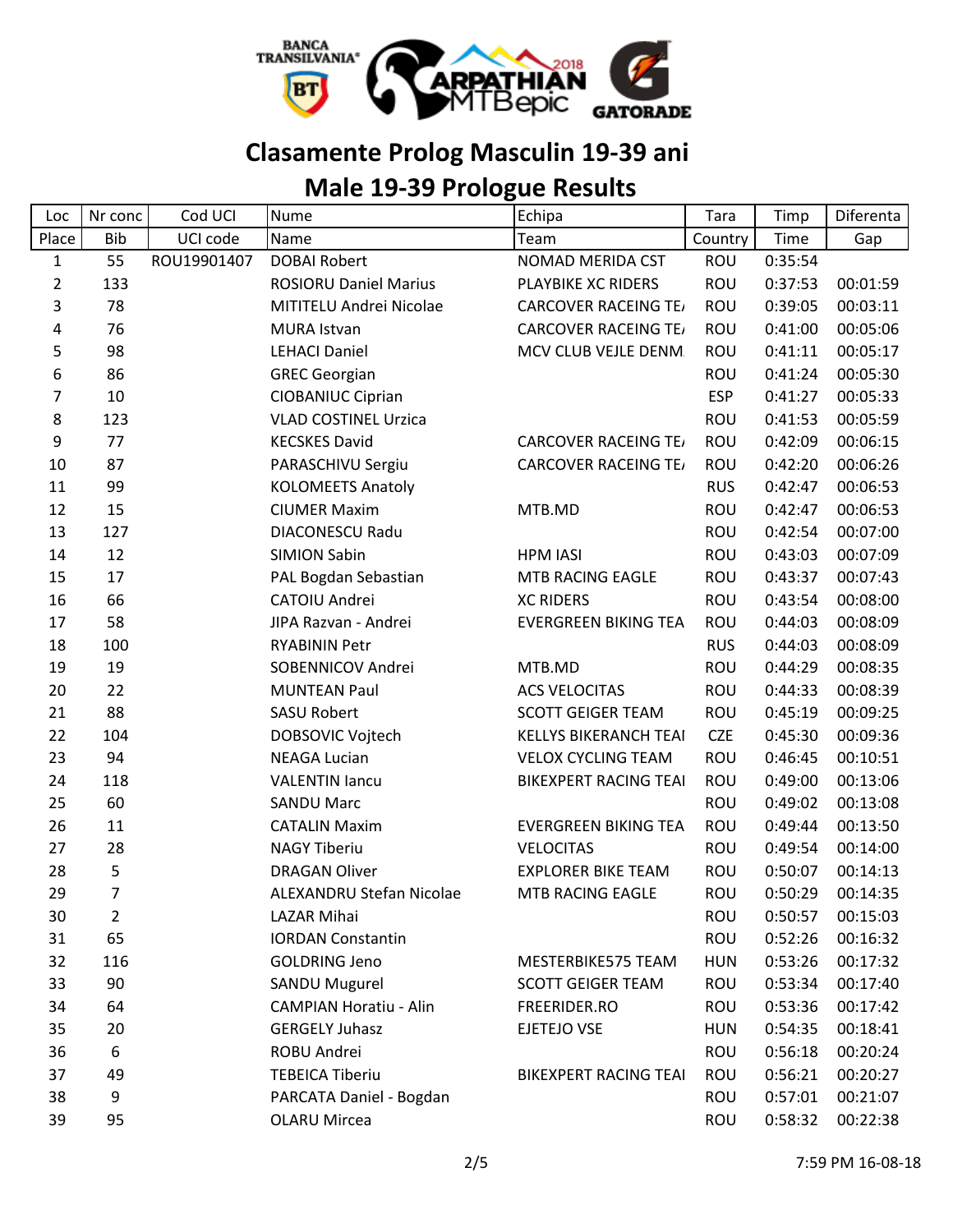

| 40         | 33  | <b>SMOCHINA Cristian</b>           | ROU        | 1:00:26 | 00:24:32 |
|------------|-----|------------------------------------|------------|---------|----------|
| 41         |     | <b>GAVRILA Doru</b>                | ROU        | 1:00:45 | 00:24:51 |
| 42         | 74  | <b>STELLA David</b><br><b>VELO</b> | <b>CZE</b> | 1:02:14 | 00:26:20 |
| 43         | 24  | FORD Jeffrey                       | <b>ROU</b> | 1:05:13 | 00:29:19 |
| 44         | 25  | SHORT John                         | GBR        | 1:15:55 | 00:40:01 |
| 45         | 107 | <b>ZOLTAN Fogarasi</b>             | ROU        | 1:17:28 | 00:41:34 |
| <b>DNS</b> | 111 | <b>GUILLEM Francisco</b>           | <b>ESP</b> |         |          |
|            |     |                                    |            |         |          |

### **Clasamente Prolog Masculin 40-49 ani**

| Loc            | Nr conc    | Cod UCI  | <b>Nume</b>                | Echipa                       | Tara       | Timp    | Diferenta |
|----------------|------------|----------|----------------------------|------------------------------|------------|---------|-----------|
| Place          | <b>Bib</b> | UCI code | Name                       | Team                         | Country    | Time    | Gap       |
| 1              | 29         |          | <b>GAMITO Vitor</b>        | <b>GOLDNUTRITION</b>         | <b>POR</b> | 0:37:12 |           |
| $\overline{2}$ | 51         |          | <b>GUTH Olivier</b>        | <b>VCSCP</b>                 | <b>FRA</b> | 0:38:16 | 00:01:04  |
| 3              | 131        |          | <b>LEGNAVSKY Tomas</b>     |                              | <b>SVK</b> | 0:38:21 | 00:01:09  |
| 4              | 101        |          | <b>GLAJZA Robert</b>       | CK BANSRA BYSTRICA           | <b>SVK</b> | 0:40:32 | 00:03:20  |
| 5              | 115        | N-0290   | <b>IONASCU Marius</b>      |                              | <b>ROU</b> | 0:40:35 | 00:03:23  |
| 6              | 85         |          | SEMERAD Ondrej             | <b>VELO</b>                  | <b>CZE</b> | 0:43:06 | 00:05:54  |
| 7              | 26         |          | JIDOVU Cristian            | <b>CS TIBISCUS</b>           | <b>ROU</b> | 0:43:59 | 00:06:47  |
| 8              | 13         |          | <b>MLOTEK Dariusz</b>      | <b>SGR SPECIALIZED</b>       | <b>POL</b> | 0:44:39 | 00:07:27  |
| 9              | 18         |          | <b>APRODU Petru</b>        | MTB.MD                       | <b>ROU</b> | 0:45:46 | 00:08:34  |
| 10             | 42         |          | <b>COMYN Hans</b>          | <b>BIKEXPERT RACING TEAI</b> | <b>BEL</b> | 0:46:37 | 00:09:25  |
| 11             | 80         |          | <b>GHEDUZZI Ulisse</b>     | <b>SCOTT GEIGER TEAM</b>     | <b>ITA</b> | 0:46:59 | 00:09:47  |
| 12             | 8          |          | PREDA Razvan               | <b>MPM PROMOUNTAIN</b>       | <b>ROU</b> | 0:47:08 | 00:09:56  |
| 13             | 23         |          | <b>COCIUBA Teofil</b>      | <b>SPORT COMPETITION</b>     | <b>ROU</b> | 0:47:14 | 00:10:02  |
| 14             | 35         |          | <b>DUDEK Bo Kamp</b>       | BG-BIKE / WTB / ROOBA        | <b>DEN</b> | 0:47:48 | 00:10:36  |
| 15             | 69         |          | <b>JUNCU Victor</b>        | <b>LAPMOL MTB TEAM</b>       | <b>ROU</b> | 0:48:55 | 00:11:43  |
| 16             | 30         |          | <b>MANASTIREANU George</b> | <b>Sportul Pentru Tine</b>   | <b>ROU</b> | 0:51:04 | 00:13:52  |
| 17             | 105        |          | <b>MIRCEA Florescu</b>     | <b>BIKEXPERT RACING TEAI</b> | <b>ROU</b> | 0:56:33 | 00:19:21  |
| 18             | 67         |          | <b>COSAC Vasile</b>        |                              | <b>ROU</b> | 1:07:32 | 00:30:20  |
| 19             | 114        |          | <b>MANOLESCU Rares</b>     | <b>GIANT RACING TEAM</b>     | <b>ROU</b> | 1:08:01 | 00:30:49  |
| 20             | 57         |          | <b>AMZULESCU Marius</b>    | <b>BIKEXPERT RACING TEAI</b> | <b>ROU</b> | 1:08:11 | 00:30:59  |
| 21             | 108        |          | <b>SPORIS Augustin</b>     |                              | <b>ROU</b> | 1:10:02 | 00:32:50  |
| 22             | 68         |          | <b>CHIOSEAUA Cristian</b>  |                              | <b>ROU</b> | 1:13:58 | 00:36:46  |
| 23             | 43         |          | <b>PISTEA Valentin</b>     |                              | <b>ROU</b> | 1:44:32 | 01:07:20  |
| <b>DNF</b>     | 21         |          | <b>TROLES Pascal</b>       | PRESSING CORP                | <b>FRA</b> |         |           |
| <b>DNF</b>     | 27         |          | SIMU Sorin                 | <b>VELOCITAS</b>             | <b>ROU</b> |         |           |
|                |            |          |                            |                              |            |         |           |

### **Male 40-49 Prologue Results**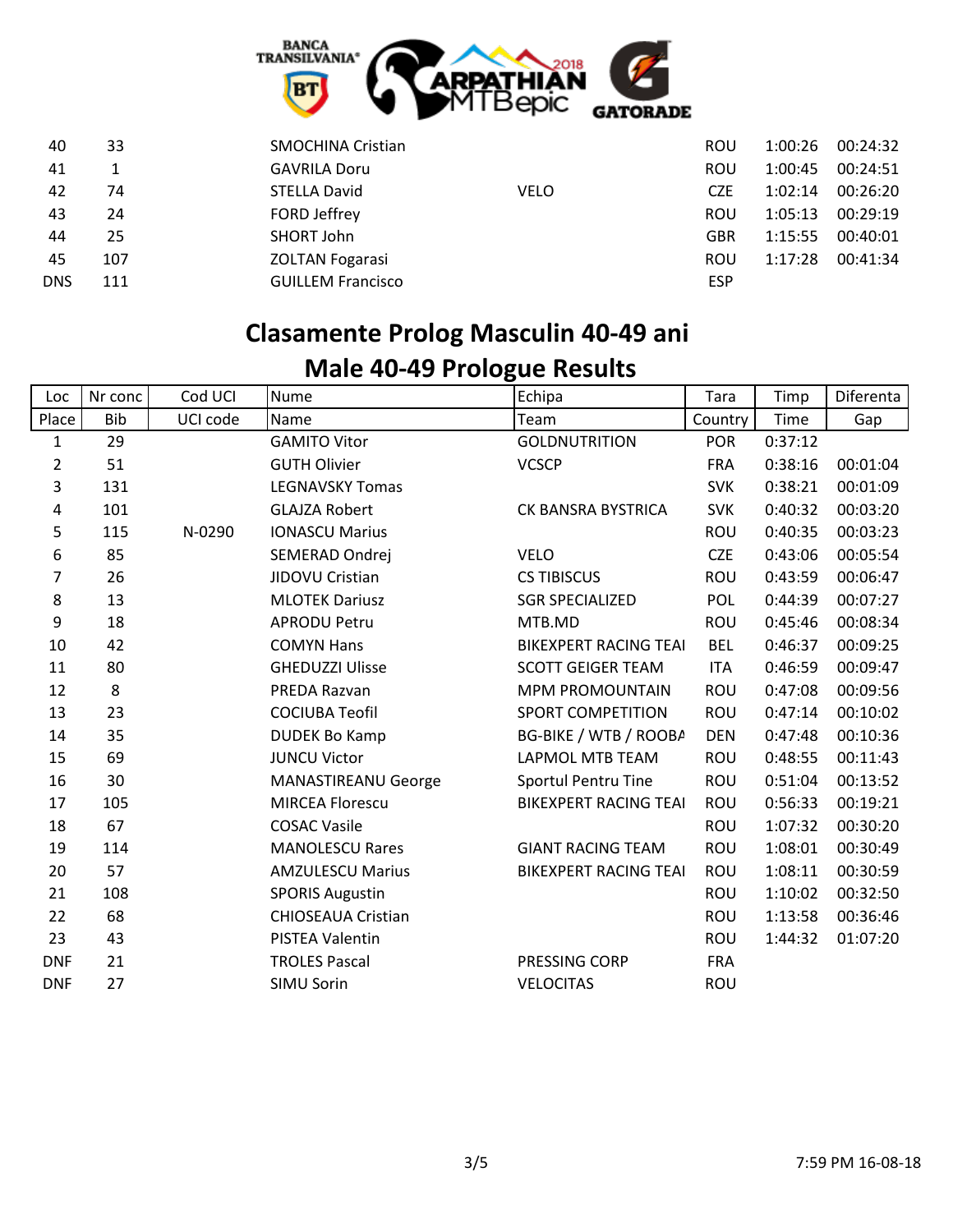

### **Clasamente Prolog Masculin 50+ ani**

#### **Male 50+ Prologue Results**

| Loc        | Nr conc | Cod UCI  | <b>Nume</b>                                         | Echipa                     | Tara       | Timp    | Diferenta |
|------------|---------|----------|-----------------------------------------------------|----------------------------|------------|---------|-----------|
| Place      | Bib     | UCI code | Name                                                | Team                       | Country    | Time    | Gap       |
|            | 32      |          | SNOBEL Zdenek                                       | <b>BIKOMATIC</b>           | <b>CZE</b> | 0:42:57 |           |
|            | 16      |          | <b>VALLEE Rene</b>                                  | LA FORESTIERE              | <b>FRA</b> | 0:44:17 | 00:01:20  |
| 3          | 129     |          | <b>CANTOR Ilya</b>                                  | <b>TRIFORECE</b>           | <b>USA</b> | 0:45:46 | 00:02:49  |
| 4          | 103     |          | ZANARDI Aldo                                        | <b>TORPADO SUDTIROL PR</b> | <b>ITA</b> | 0:47:40 | 00:04:43  |
| 5          | 47      |          | <b>HEGGLIN Kurt</b>                                 |                            | SUI        | 0:49:00 | 00:06:03  |
| 6          | 44      |          | <b>GUILLAUME Jean Michel</b>                        |                            | <b>FRA</b> | 1:00:21 | 00:17:24  |
| <b>DNS</b> | 110     |          | <b>GUILLEM GONZALEZ Juan Francisco AS du GUEDON</b> |                            | <b>ESP</b> |         |           |
| <b>DNS</b> | 126     |          | <b>GARCIA MARTI Miguel Angel</b>                    |                            | <b>ESP</b> |         |           |

#### **Clasamente Prolog Elite Female Elite Female Prologue Results**

| Loc   | Nr conc | Cod UCI     | <b>Nume</b>               | Echipa                         | Tara       | Timp     | Diferenta |
|-------|---------|-------------|---------------------------|--------------------------------|------------|----------|-----------|
| Place | Bib     | UCI code    | <b>I</b> Name             | Team                           | Country    | Time     | Gap       |
|       | 45      | 10007719968 | <b>LUTHI Ariane</b>       | <b>TEAM SPUR</b>               | SUI        | 0:37:23  |           |
| 2     | 41      | 10007299232 | CRNOGORAC Jovana          | <b>BIKE WAY RACING</b>         | <b>SRB</b> | 0:38:12  | 00:00:49  |
| 3     | 72      | 10056060425 | SOSNA Katazina            | <b>TORPADO SUDTIROL PR</b>     | LTU        | 0:41:29  | 00:04:06  |
| 4     | 61      | 10004201801 | KESEG STEVKOVA Janka      |                                | <b>SVK</b> | 0:41:30  | 00:04:07  |
| 5     | 3       | 10009167490 | <b>TANOVIC Lejla</b>      | <b>SMF TEAM</b>                | <b>BIH</b> | 0:41:41  | 00:04:18  |
| 6     | 4       | 10004248378 | <b>TROESCH Daniele</b>    | <b>ToNotion Racing by Blac</b> | <b>FRA</b> | 0:46:02  | 00:08:39  |
| 7     | 59      | 10008837286 | JUHASOVA Andrea           | <b>SLOVAK NATIONAL TEAM</b>    | <b>SVK</b> | 0:47:51  | 00:10:28  |
| 8     | 31      | 10006184237 | <b>CARPINTEIRO Celina</b> | <b>BTT LOULE</b>               | <b>POR</b> | 0:48:35  | 00:11:12  |
| 9     | 91      | 10017686922 | OTTO Miroda               |                                | <b>RSA</b> | 0:57:20  | 00:19:57  |
| 10    | 62      | 10015261720 | <b>BONTA Karina</b>       | <b>BIKEXPERT RACING TEAL</b>   | <b>ROU</b> | 01:09:40 | 00:32:17  |